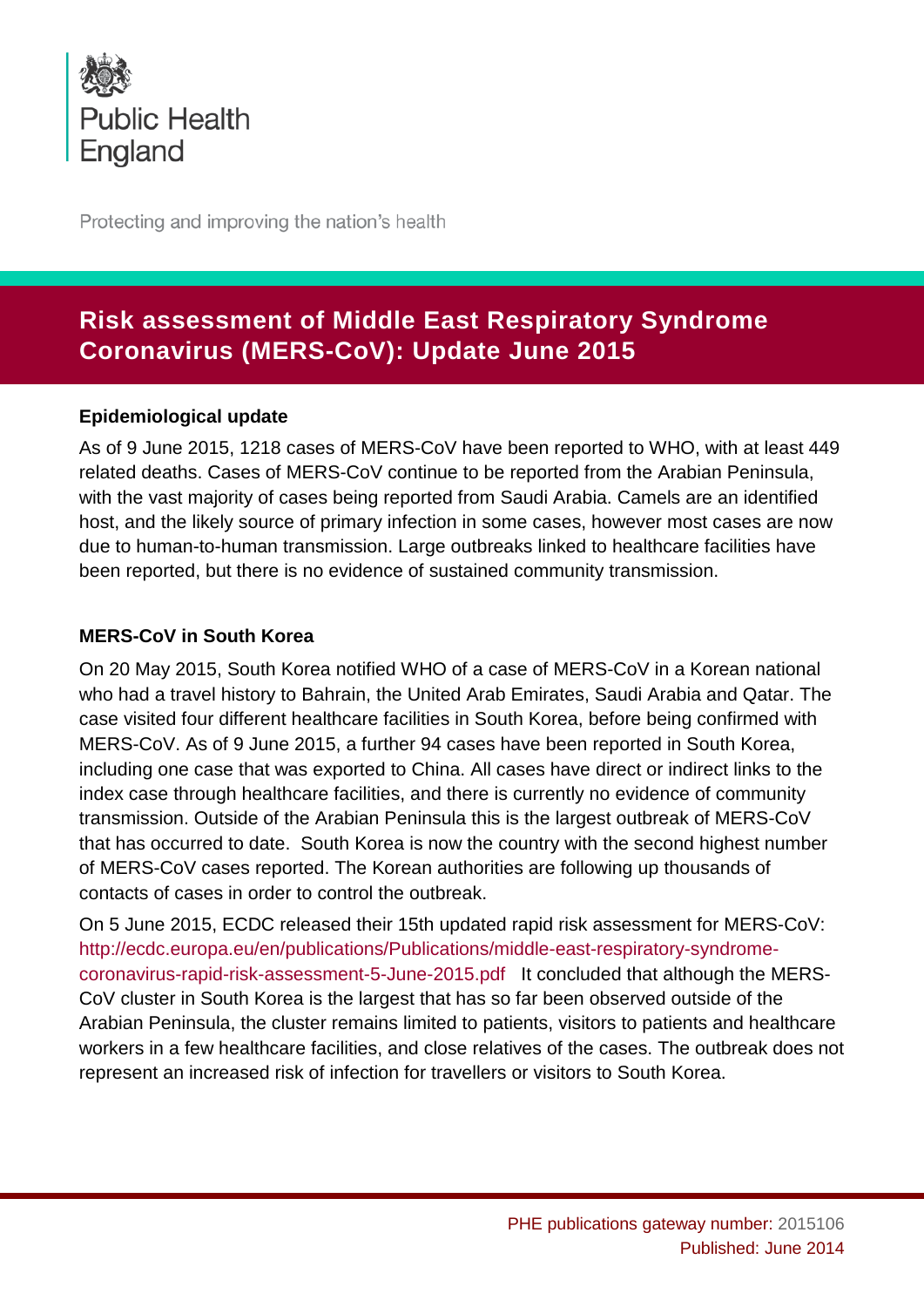#### **Risk Assessment**

There remains a risk of imported cases to the UK, and health professionals should remain vigilant. Early identification and implementation of infection control measures for suspected cases is crucial. Although the risk of an imported case from South Korea is very low, for the duration of the current outbreak a travel history to South Korea has been added to the MERS-CoV case definition.

The risk of infection with MERS-CoV to UK residents in the UK remains very low.

The risk of infection with MERS-CoV to UK residents travelling to the Middle East or South Korea remains very low.

The probability of MERS-CoV in those who come to the UK from, or return from, the Middle East or South Korea, and meet the case definition for a "case under investigation" is low, but requires testing for MERS-CoV infection.

The probability that a cluster of cases of severe acute respiratory infection of unexplained aetiology requiring intensive care admission is due to MERS-CoV remains very low, but warrants investigation and testing. A history of travel to the Middle East or South Korea would increase the likelihood of MERS-CoV.

The majority of outbreaks of MERS-CoV in the Middle East have been linked to healthcare settings. A WHO mission to Saudi Arabia concluded that gaps in infection control measures have most likely contributed to these outbreaks; reinforcing the importance of strict adherence to recommended infection control measures in healthcare facilities. So far, all cases in South Korea are linked to healthcare facilities. Where UK infection control procedures have been followed, the probability that a case of severe acute respiratory infection in a healthcare worker caring for a case of MERS-CoV or that severe acute respiratory infection of unknown aetiology in a healthcare worker is due to MERS-CoV is very low, but warrants testing. The risk will be higher in healthcare workers exposed to MERS-CoV who have not adhered to UK infection control procedures or not used adequate personal protective equipment.

The risk to contacts of confirmed cases of MERS-CoV infection is low but contacts should be followed up in the 14 days following last exposure and any new febrile or respiratory illness investigated urgently.

Further information and guidance on MERS-CoV are available on the PHE website:

[https://www.gov.uk/government/collections/middle-east-respiratory-syndrome-coronavirus](https://www.gov.uk/government/collections/middle-east-respiratory-syndrome-coronavirus-mers-cov-clinical-management-and-guidance)[mers-cov-clinical-management-and-guidance](https://www.gov.uk/government/collections/middle-east-respiratory-syndrome-coronavirus-mers-cov-clinical-management-and-guidance)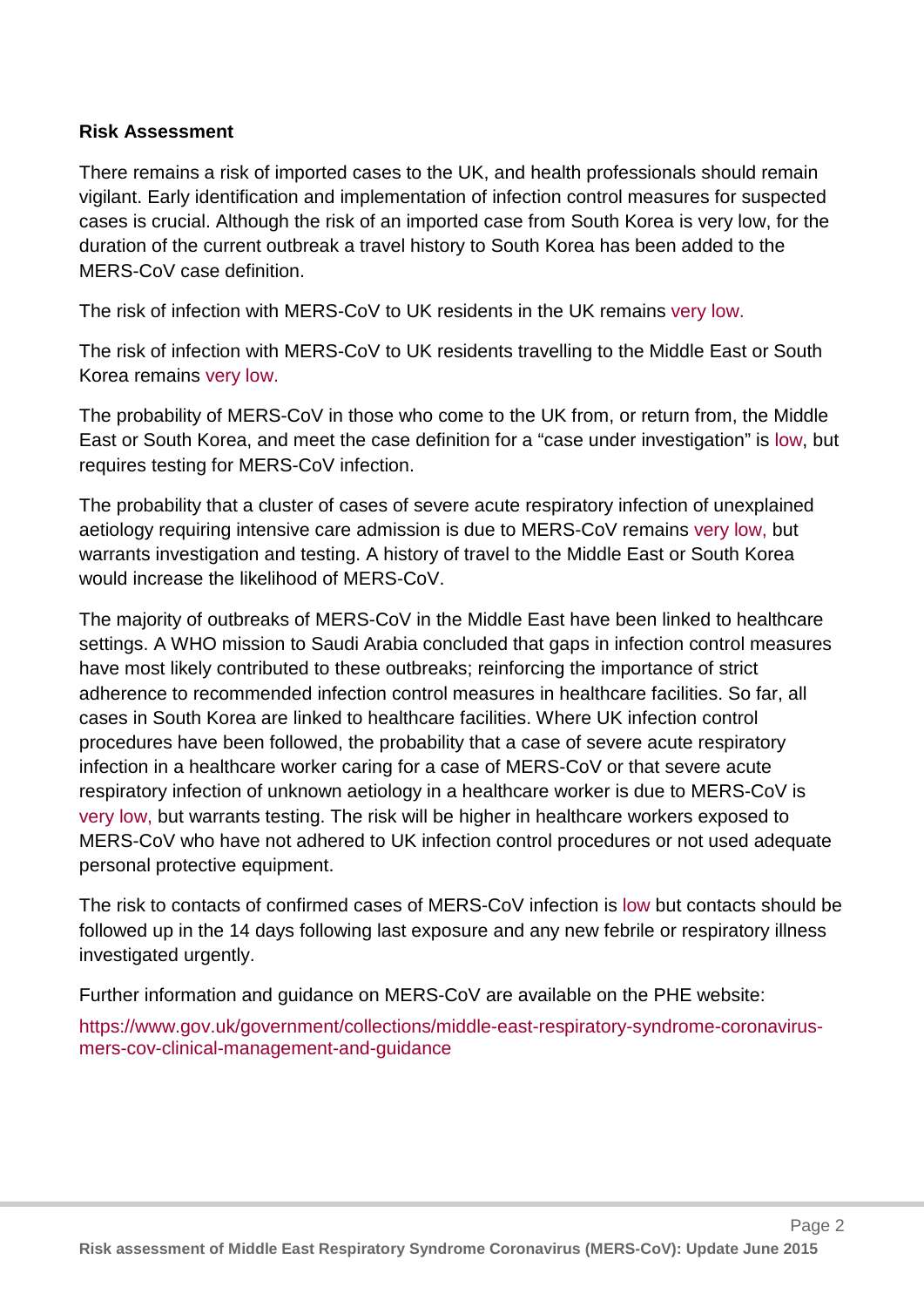# **Travel Advice**

All travellers to the Middle East are advised to avoid any unnecessary contact with camels. Travellers should practice good general hygiene measures, such as regular hand washing with soap and water at all times, but especially before and after visiting farms, barns or market areas. Travellers are advised to avoid raw camel milk and/or camel products from the Middle East. More generally, travellers are also advised to avoid consumption of any type of raw milk, raw milk products and any food that may be contaminated with animal secretions unless peeled and cleaned and/or thoroughly cooked.

Whilst the outbreak of MERS-CoV in South Korea is ongoing, travellers should practice good respiratory hygiene, including frequent hand washing, particularly if visiting healthcare premises. Travellers should follow the advice of local health authorities. There are currently no travel restrictions in place.

Travellers returning from the Middle East or South Korea with severe respiratory symptoms should seek medical advice and must mention their travel history so that appropriate measures and testing can be undertaken. People who are acutely ill with an infectious disease should not travel.

## **The Hajj**

The annual Muslim pilgrimage to Mecca in Saudi Arabia took place in October 2014 with no reported increase in travel-related cases. Intensive surveillance during the 2013 Hajj did not identify any cases of MERS-CoV amongst an estimated 2 million pilgrims. However, several cases of MERS-CoV imported to countries outside of Saudi Arabia in 2014, had returned from Umrah, a minor pilgrimage. Specific advice regarding pilgrimages, including the Hajj and Umrah, is available at [http://www.nathnac.org/pro/factsheets/Hajj\\_Umrah.htm.](http://www.nathnac.org/pro/factsheets/Hajj_Umrah.htm) For 2015 the Saudi Ministry of Health recommends that people with underlying medical conditions that put them at greater risk of MERS-CoV, should consider postponing their travel.

PHE remains vigilant and closely monitors developments in the Middle East and in the rest of the world where new cases have emerged, and continues to liaise with international colleagues to assess whether our recommendations need to change